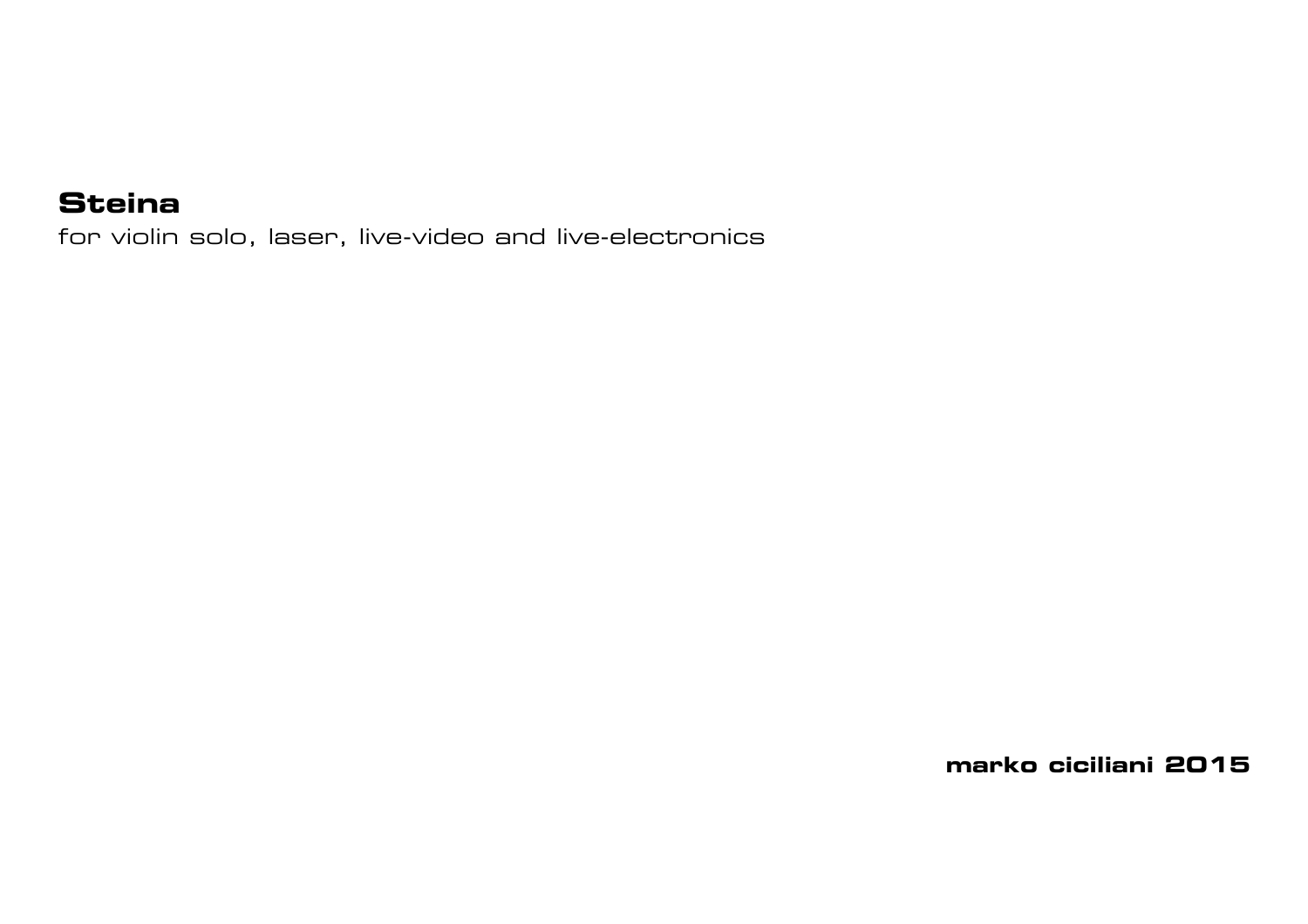## **Steina**

for violin solo, laser, live-video and live-electronics

**marko ciciliani 2015**

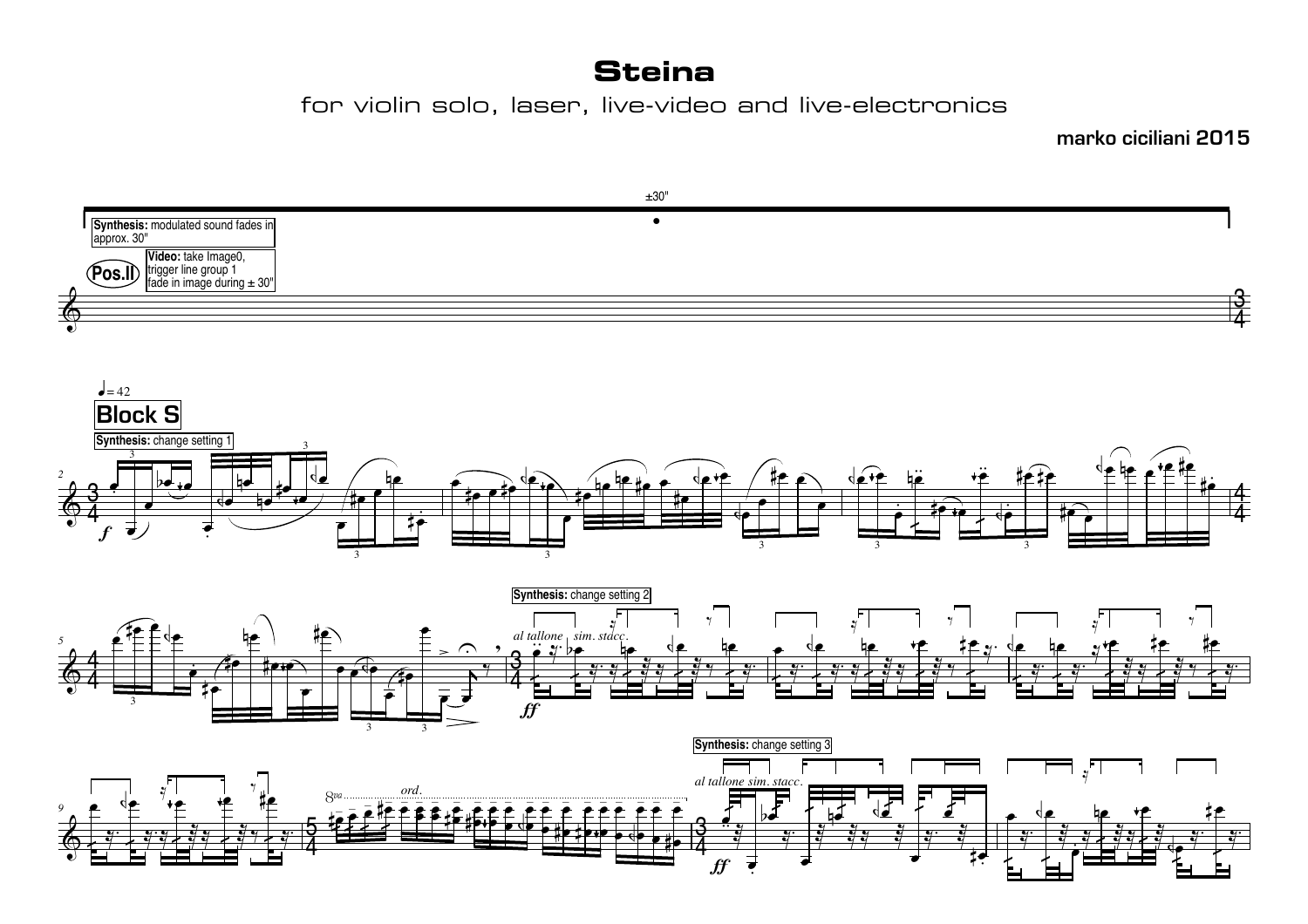







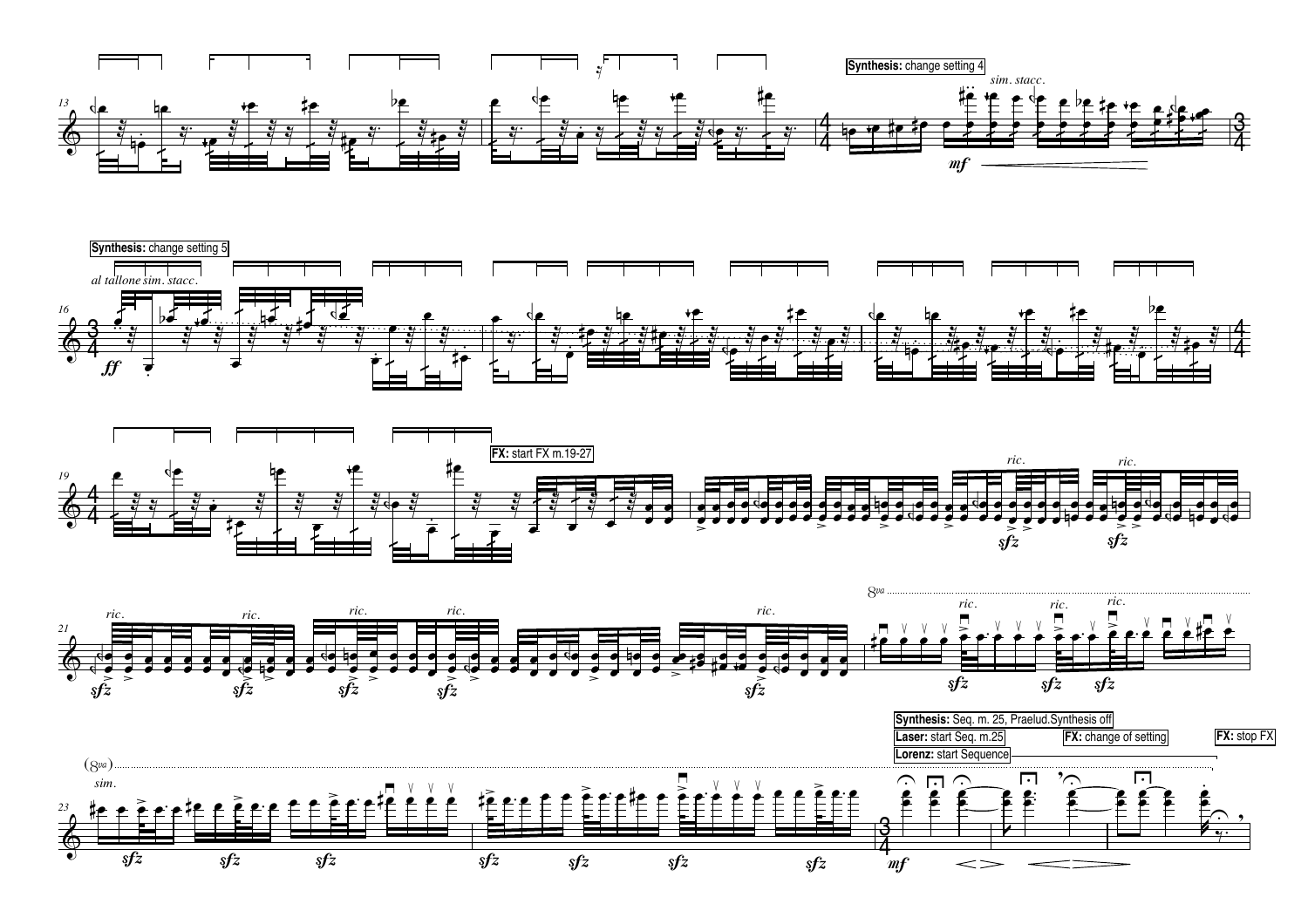





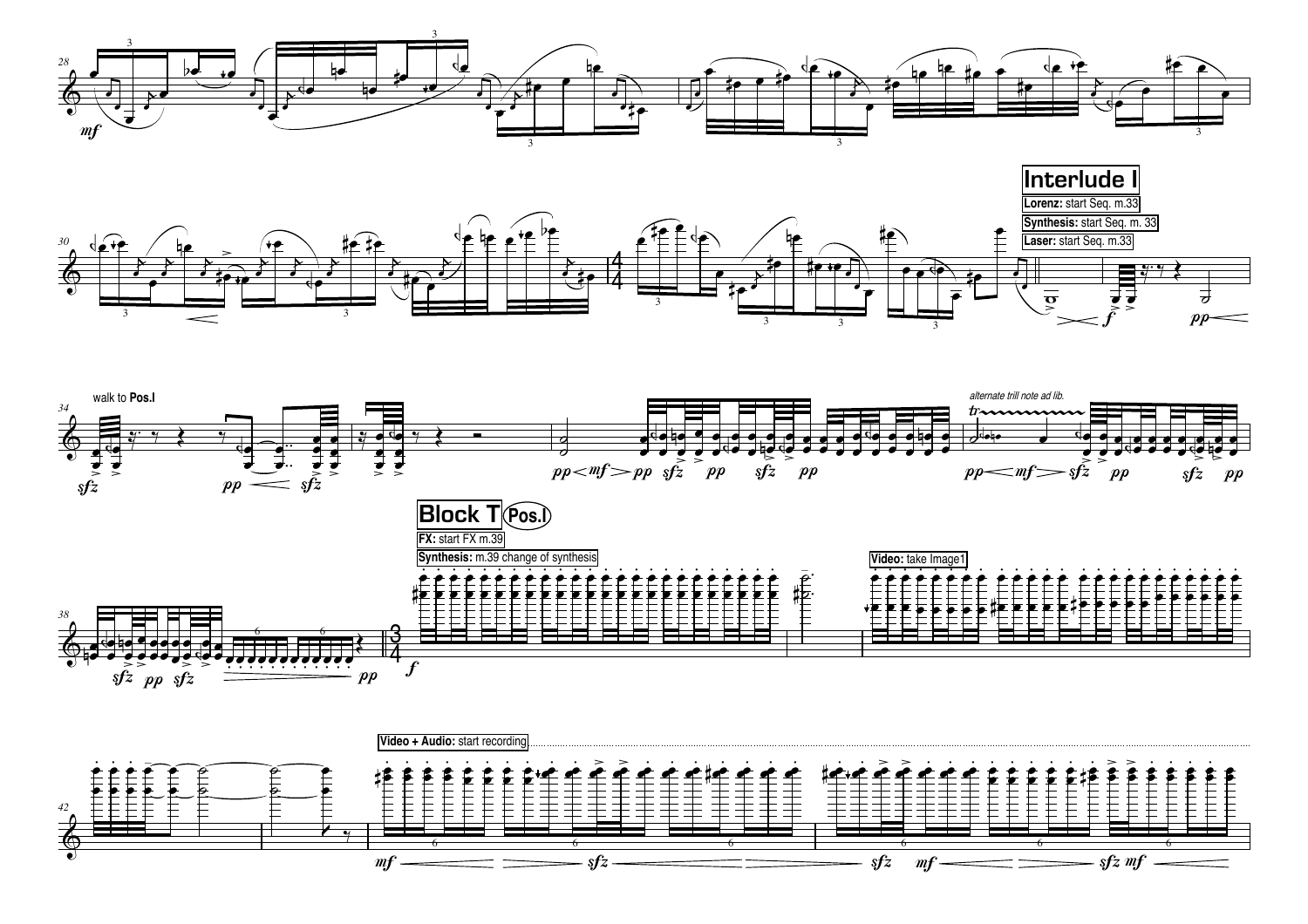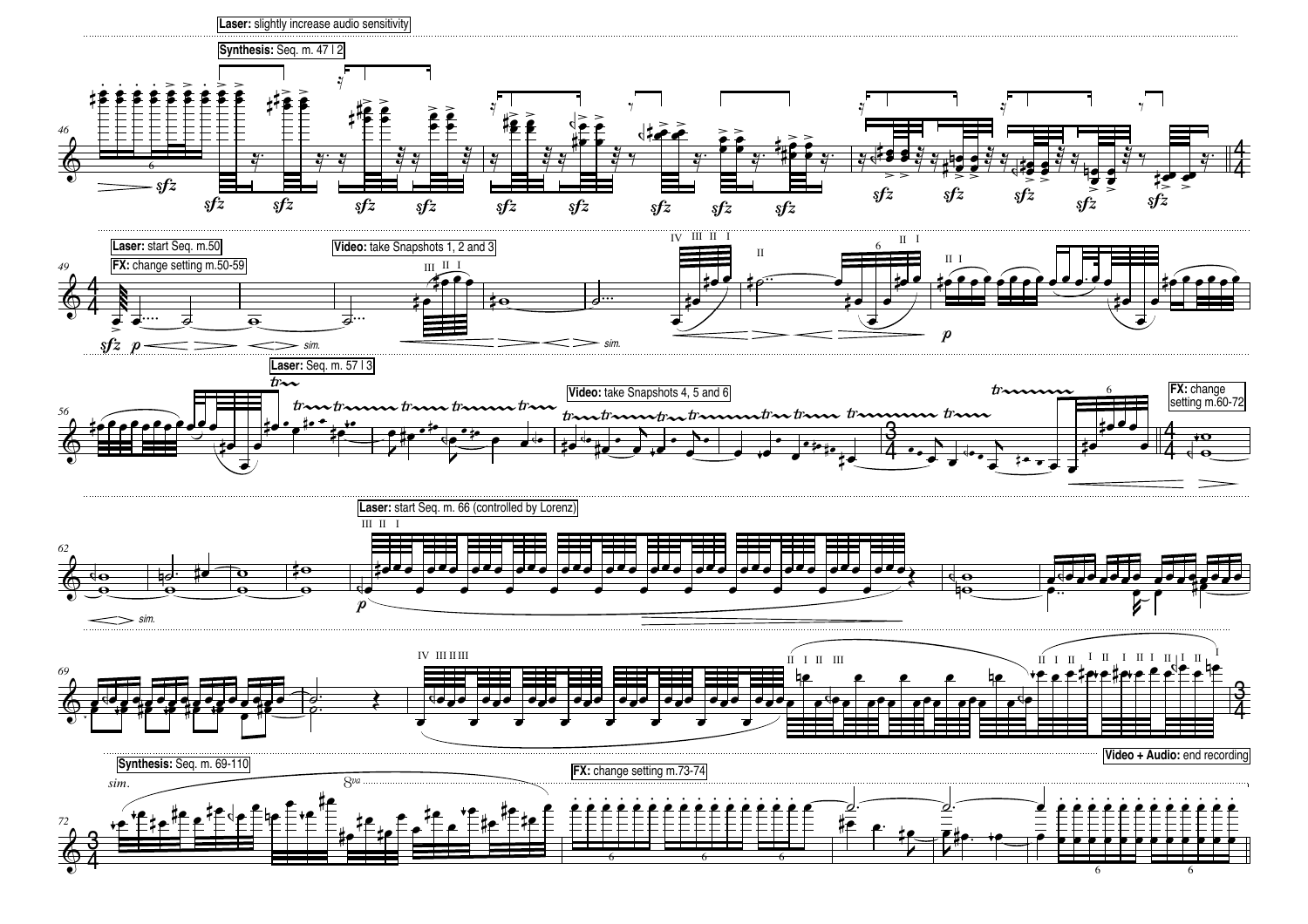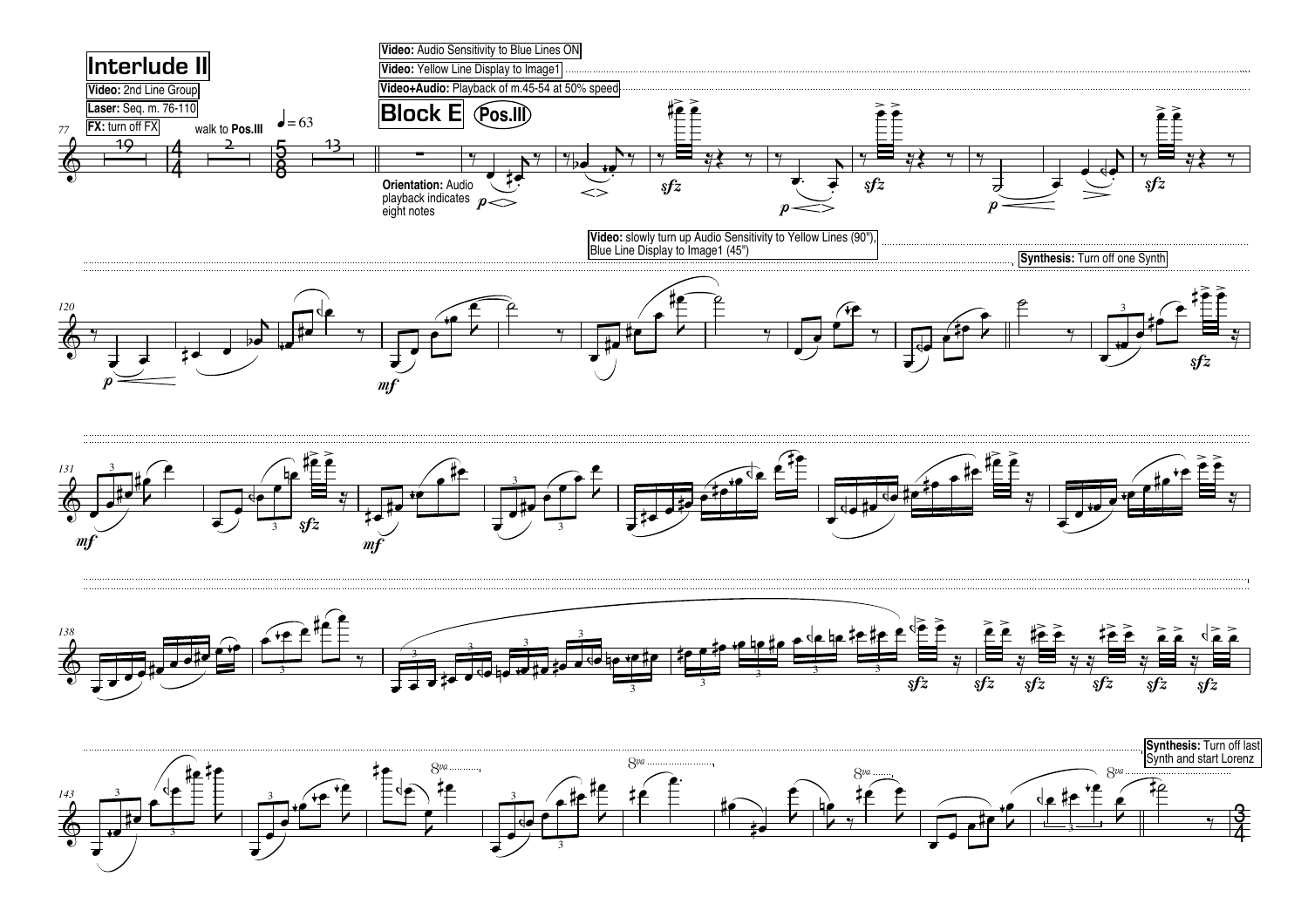![](_page_6_Figure_0.jpeg)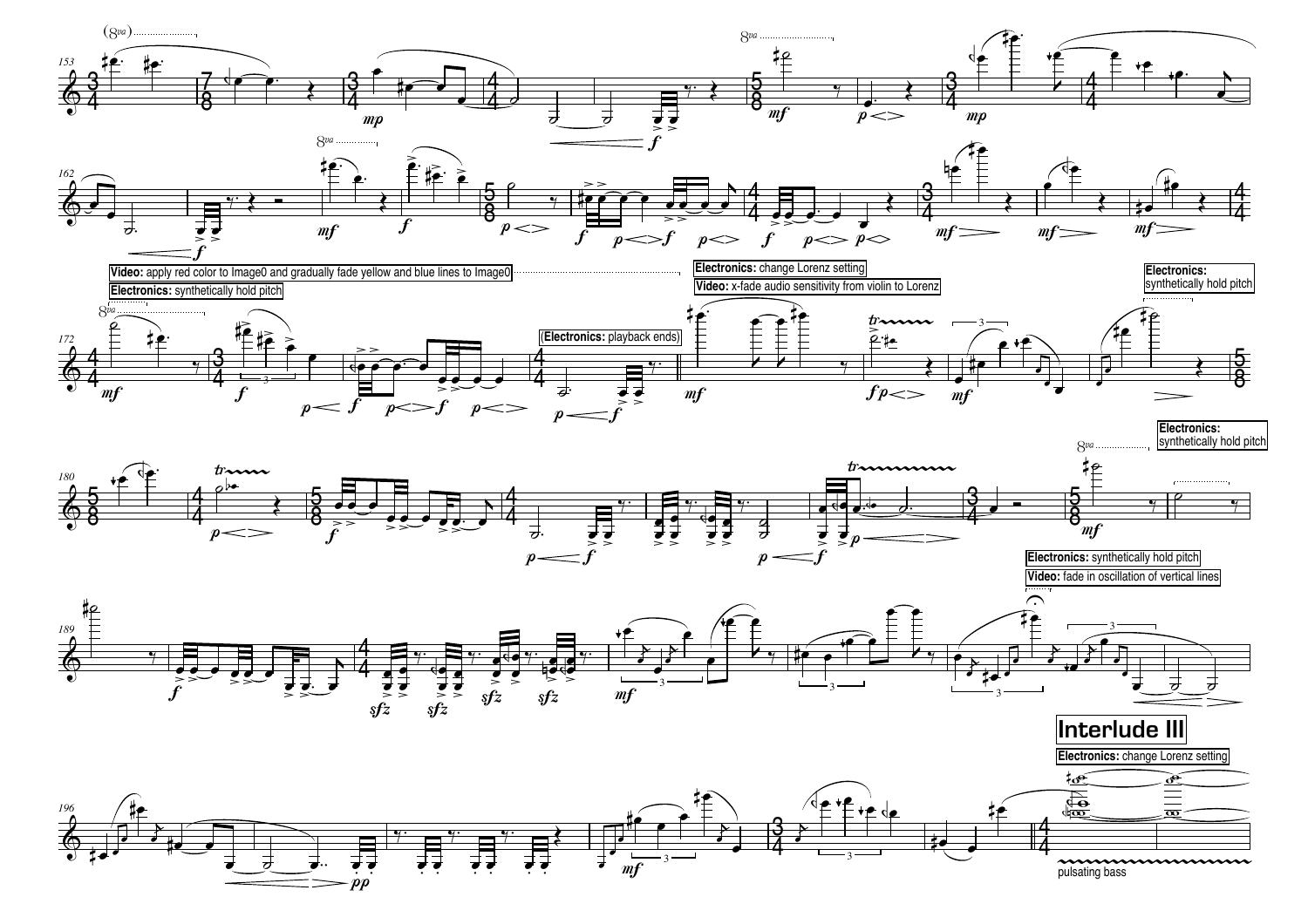![](_page_7_Figure_0.jpeg)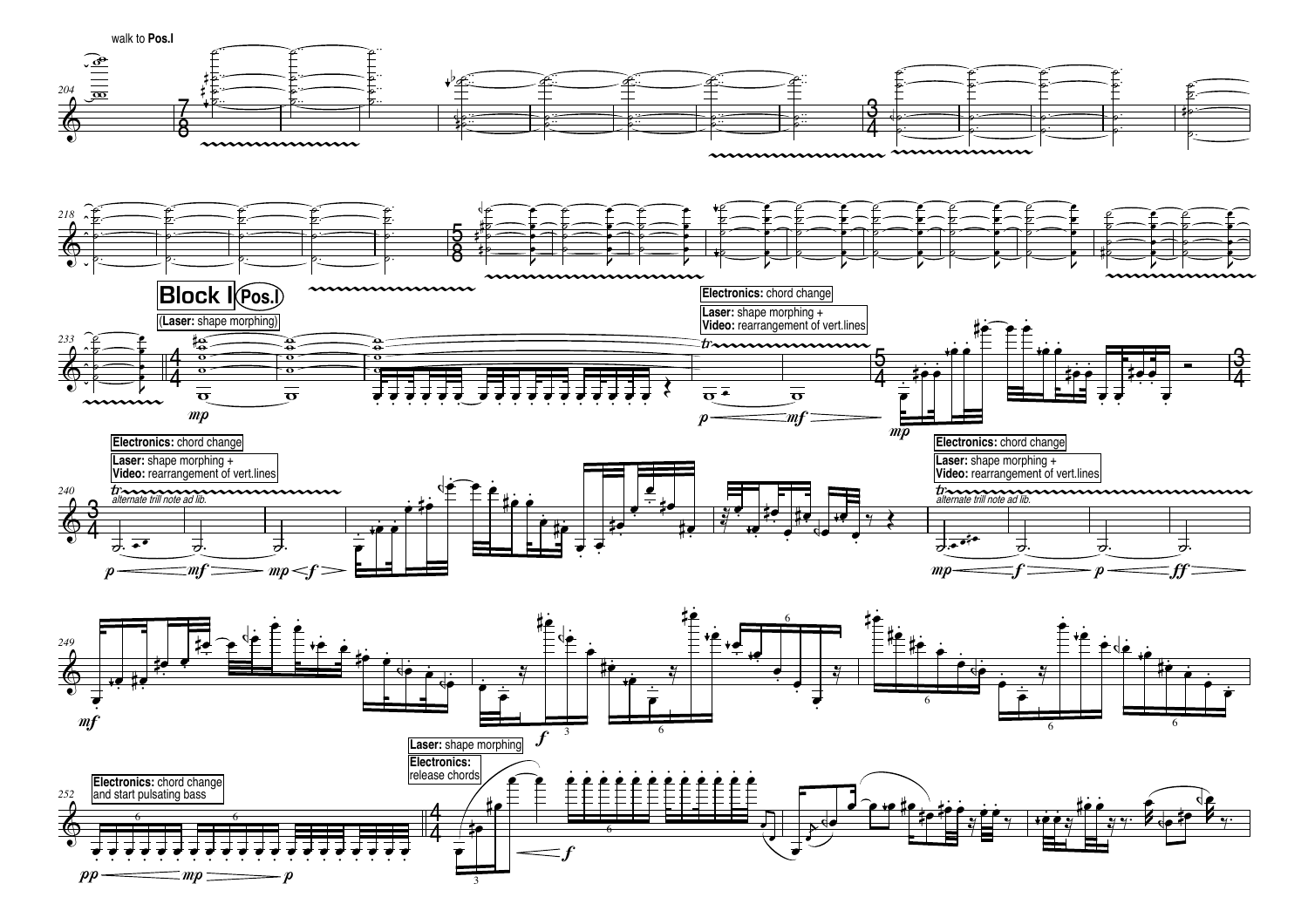![](_page_8_Figure_0.jpeg)

![](_page_8_Figure_1.jpeg)

![](_page_8_Figure_2.jpeg)

![](_page_8_Figure_3.jpeg)

![](_page_8_Figure_4.jpeg)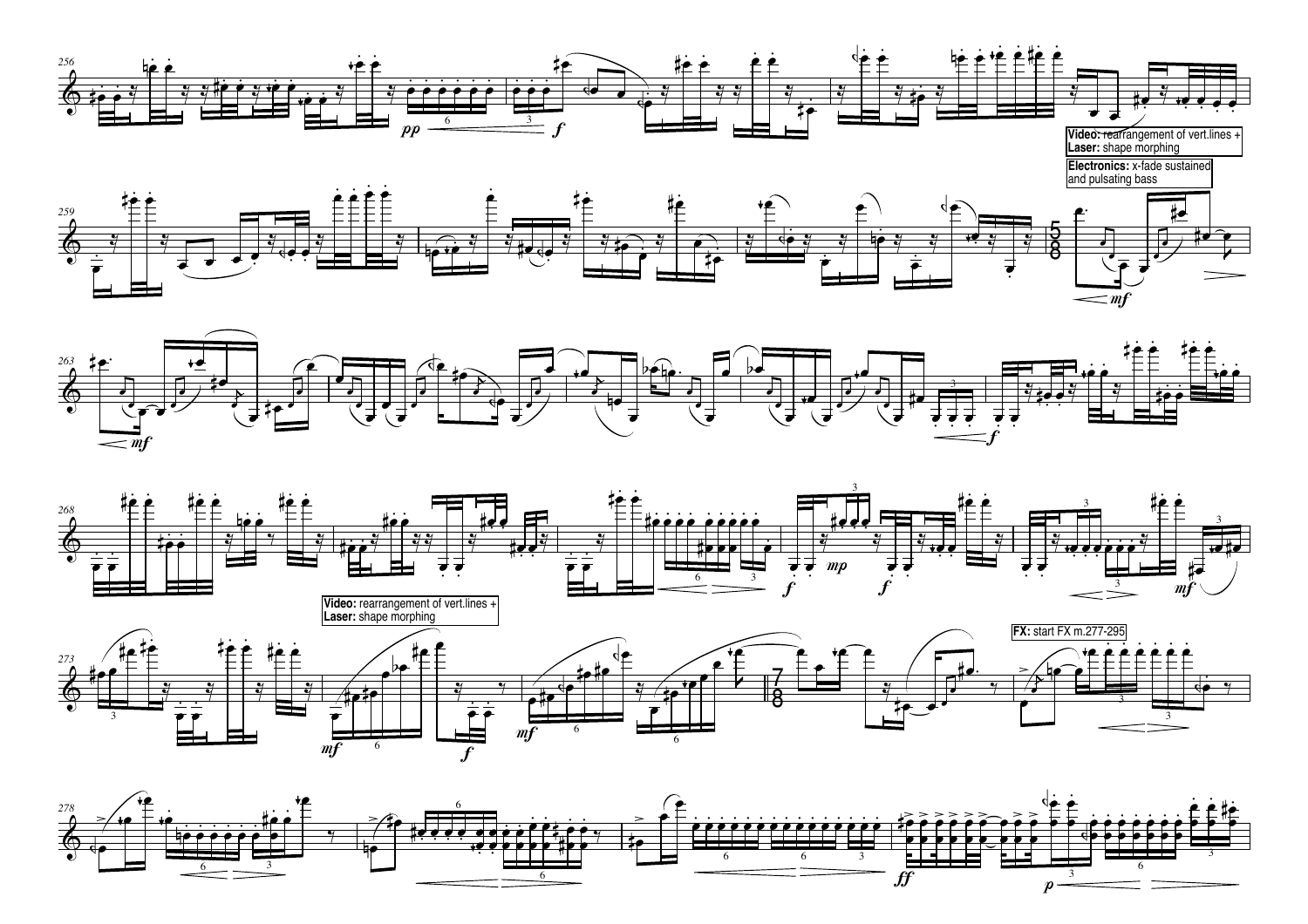![](_page_9_Figure_0.jpeg)

![](_page_9_Figure_1.jpeg)

![](_page_9_Figure_2.jpeg)

![](_page_9_Figure_3.jpeg)

![](_page_9_Figure_4.jpeg)

![](_page_9_Figure_5.jpeg)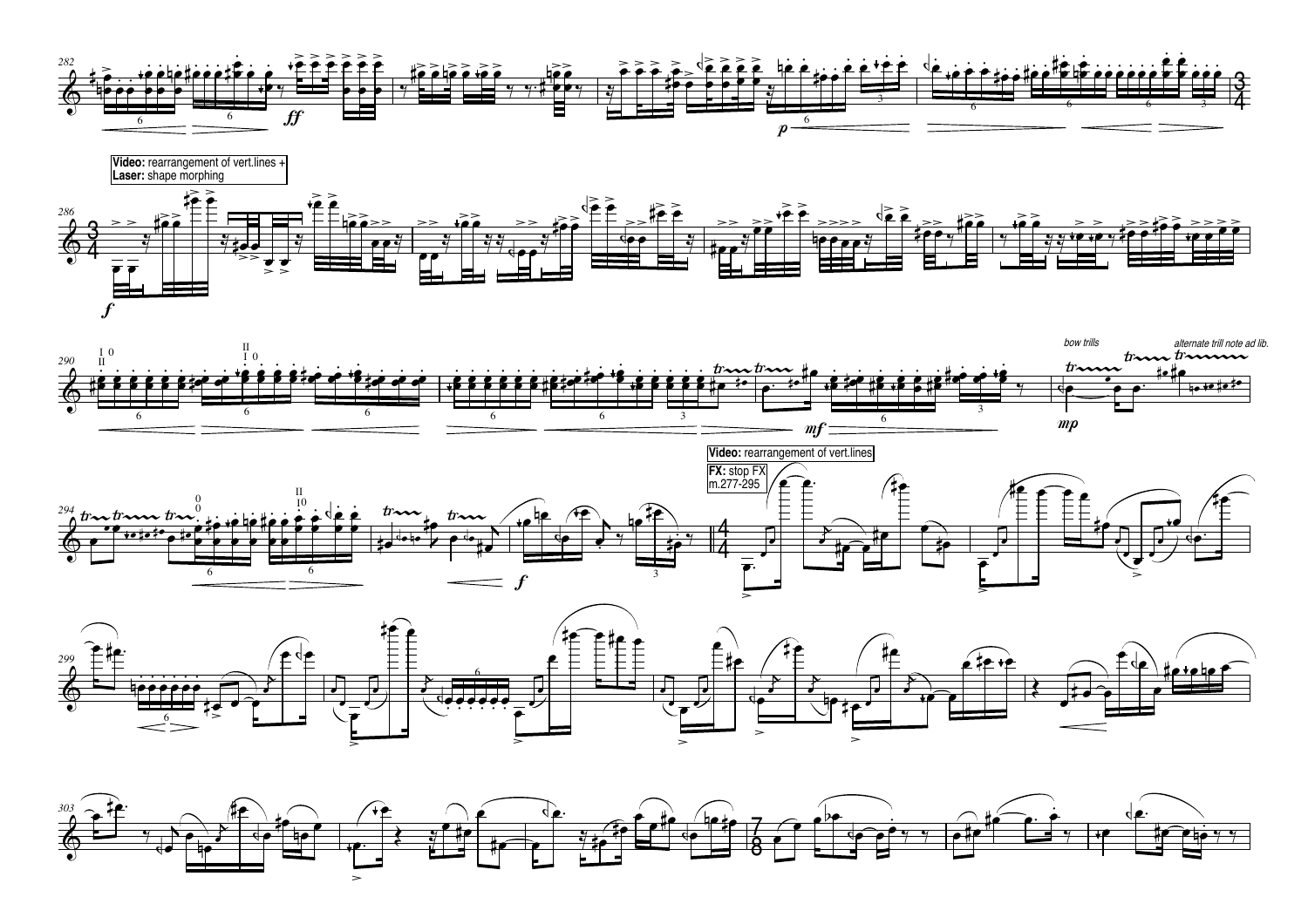![](_page_10_Figure_0.jpeg)

![](_page_10_Figure_1.jpeg)

![](_page_10_Figure_2.jpeg)

![](_page_10_Figure_3.jpeg)

![](_page_10_Figure_4.jpeg)

 $\mathit{\subseteq}$ m $f$   $\Longrightarrow$ m $p$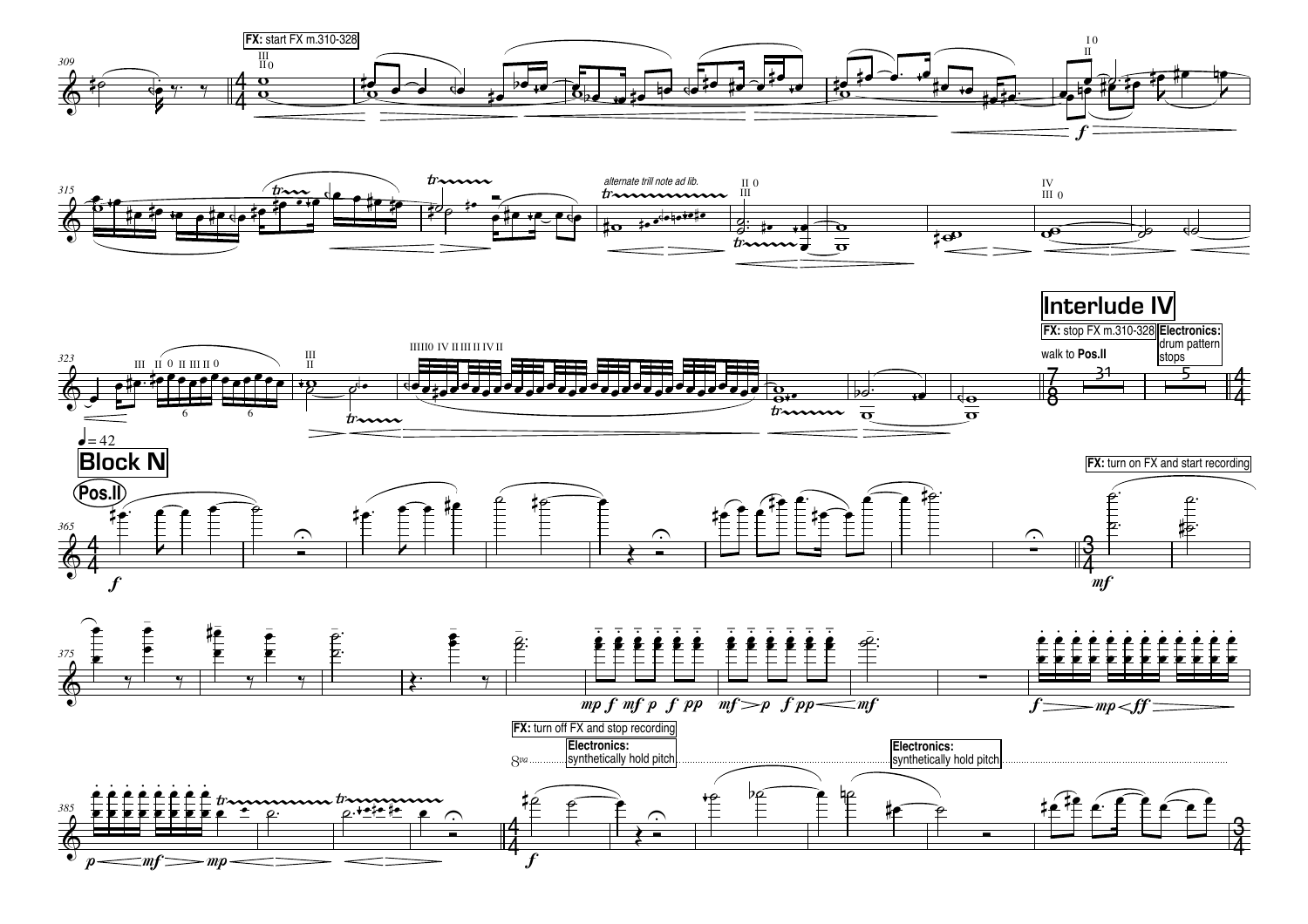![](_page_11_Figure_0.jpeg)

![](_page_11_Figure_1.jpeg)

![](_page_11_Figure_2.jpeg)

![](_page_11_Figure_3.jpeg)

![](_page_11_Figure_4.jpeg)

![](_page_11_Figure_5.jpeg)